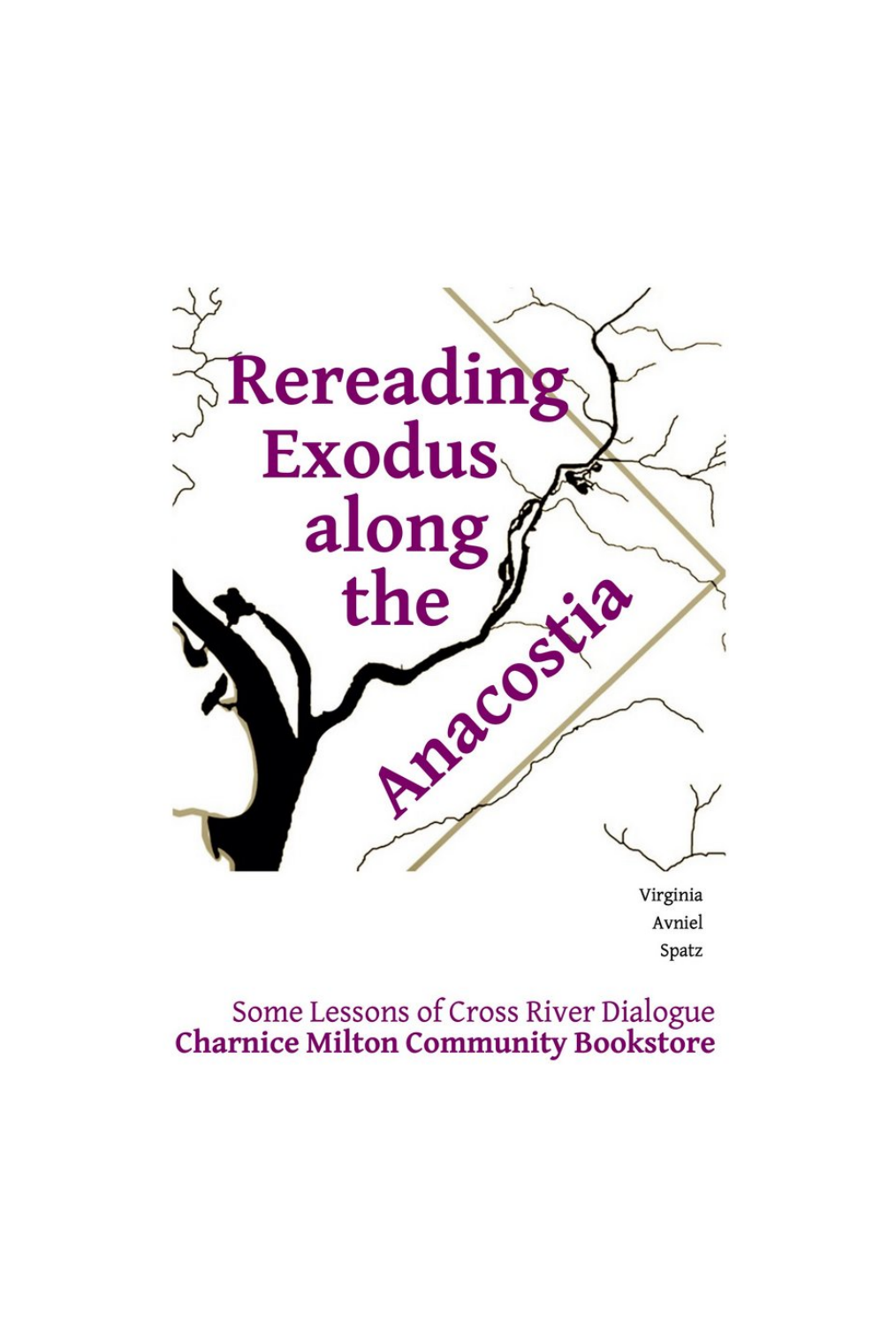

**CC BY-SA,** Virginia Avniel Spatz, 2022

This book is licensed Creative Commons Attribution-ShareAlike. Anyone may use this material as long as appropriate credit is given and use does not suggest that licensor endorses the new project or author. If you remix, transform, or build upon the material, you must distribute your contributions under the same CC BY-SA license. Quotations, for which copyright belongs to the original author, excepted.



## www.weluvbooks.org 1918 Martin Luther King Jr. Avenue, SE Washington, DC 20020

**Charnice Milton Community Bookstore** presents this title as part of an effort to promote literacy and crucial community conversations.

Charnice A. Milton, her memory is a blessing, was a local journalist for whom reading and writing were crucial. Books were refuge and companion throughout her life. As a journalist, Charnice used writing to serve the community in which she was raised. She was killed on her way home from assignment, and her homicide remains unsolved. She is missed.

Visit WeLuvBooks.org for more on the CMCB and on Charnice Milton (June 18, 1987 – May 27, 2015) herself.

**ISBN 978-1-7344418-2-6 ebook**

ISBN 978-1-7344418-1-9 paperback

#### **Companion Volume:**

*Recounting Exodus Along the Anacostia: 49 Stages from Narrow Place to What Next? Some Lessons of Cross River Dialogue* (ebook) ISBN: 978-1-7344418-3-3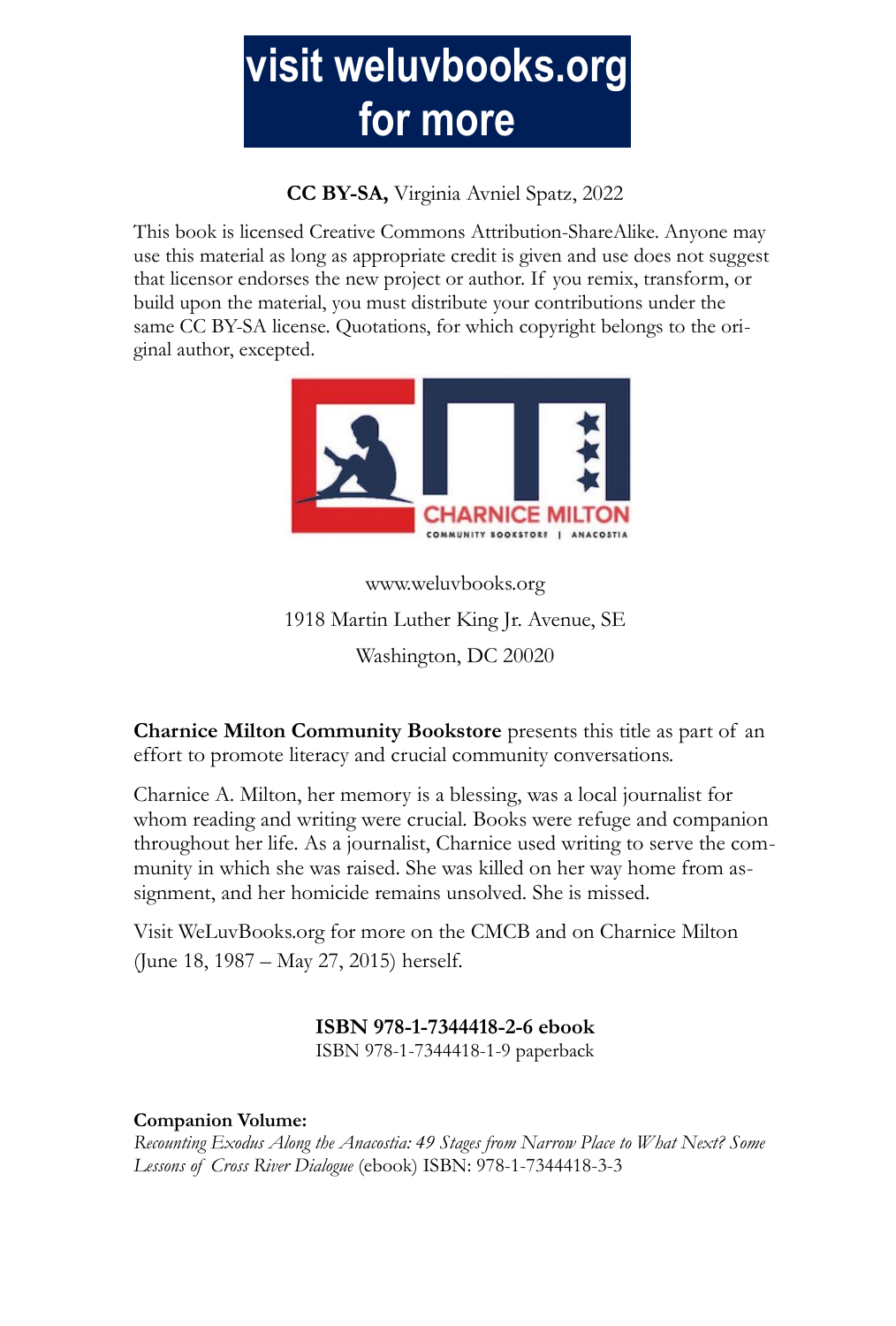# **Rereading Exodus along the Anacostia**

**Some Lessons of Cross River Dialogue**

**Virginia Avniel Spatz**

## **Pre-Passover Excerpts for Tzedek Chicago**

Charnice Milton Community Bookstore 2022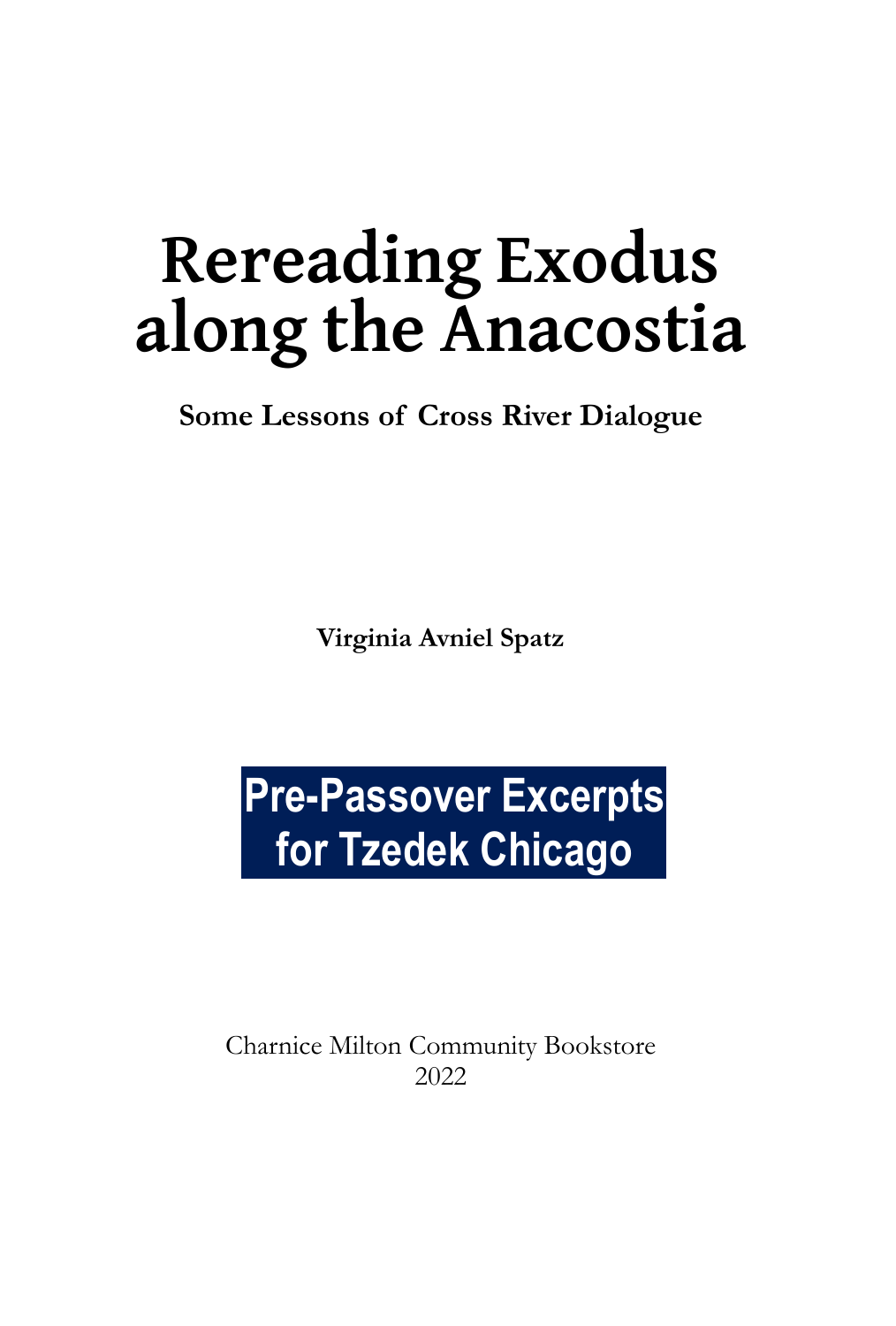## **Who Are We?**

One reason we re-learn the Exodus story, year after year, is to give ourselves another opportunity to grasp the many ways in which we have yet to experience Liberation. One way to seek out new perspectives is to consider ourselves as some, or all, the characters in a sacred text.

- How are we, like the midwives at the start of the story (Ex 1:15- 21), attempting to stand up to power and for life?
- How are we, like Moses (Ex 2ff), struggling with identity -- raised in one household and culture but connected in many ways to another?
- How are we, like Pharaoh (Ex 1ff), impatient with the past and fearful of the future, ready to knock down anyone or anything that threatens those we believe we must protect?
- As *Yisrael-ite* or *Mitzrayim-ite*, what assumptions and experiences form our views?

Can we learn to hold more than one point of view at the same time or in conversation with one another?

Some go further and seek perspectives of non-humans in the story: the basket which carries infant Moses; The River (Nile); the bush that burns but is not consumed; the staff adult Moses carries ;the snake the staff temporarily becomes; the Sea of Reeds, before, during, or after its splitting. God.

Some people liken this method of Torah study to dream interpretation. And some teachers place this work in a therapeutic context. Please do note that, in grappling deeply with text, challenging images and memories can arise. This is one reason it's useful to work with a partner or a group.

This kind of Torah study can be the basis of additional storytelling, and other forms of artistic expression, around the sacred text. It can be used to create "Bibliodrama" with others.

The Institute for Contemporary Midrash, one of the first places I learned bibliodrama and other forms of midrashic expression, is now a web-based program, still run by its founder, Rivka Walton. Visit ICMidrash.org.

However we approach the Exodus story, one part of our learning job is to figure out how we've been contributing to the oppression of others and how we might begin to address that. It's hard work. Sometimes processing in a group can be helpful or joining in existing efforts. See "Some Resources to Explore" for a few suggestions.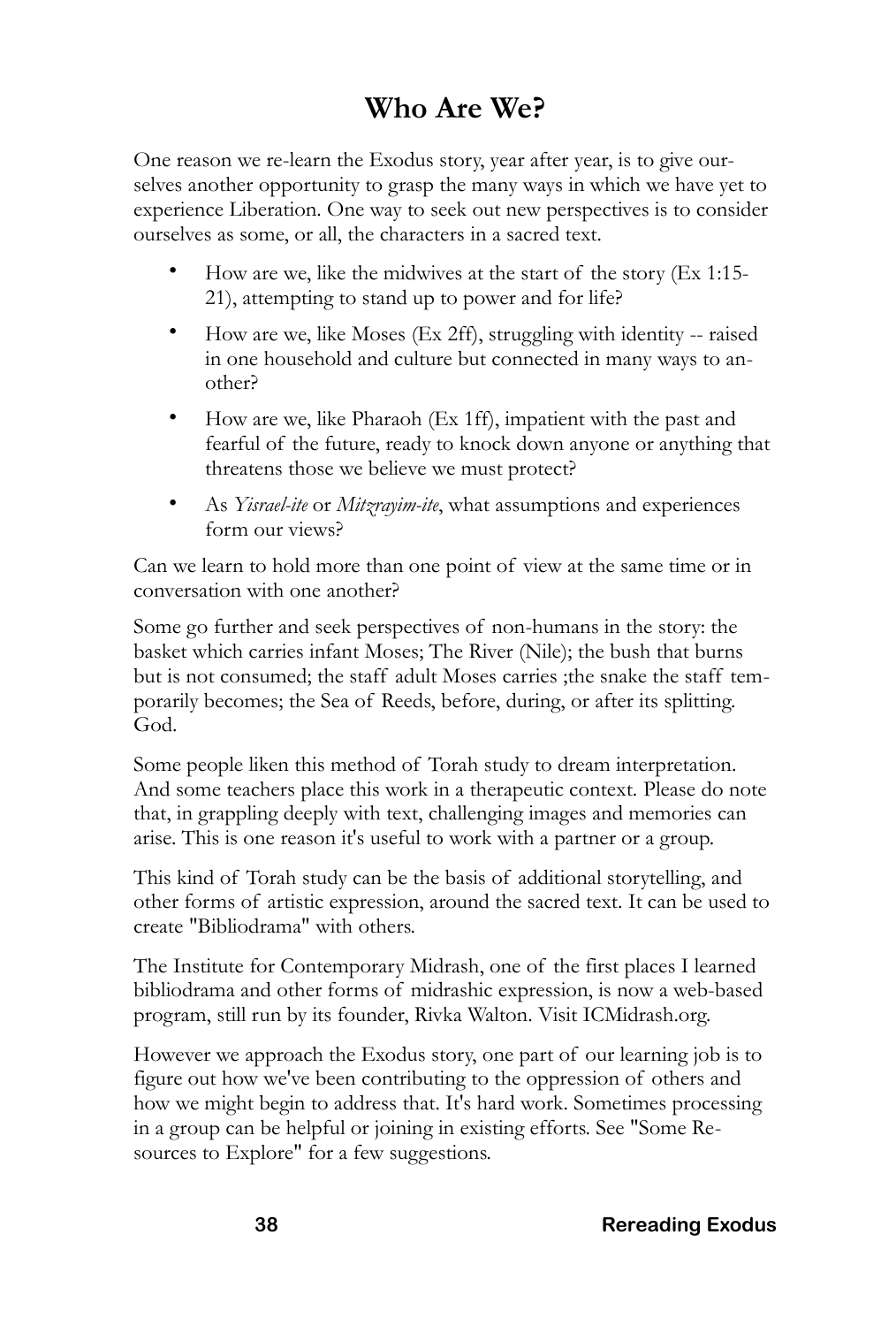Here are selections from a relevant example from Jews for Racial and Economic Justice (JFREJ). "*Maggid*" [Telling]" is the main narrative section of the Passover seder.

"After the Maggid: When We Imagine Ourselves Allies" by Sarah Barasch-Hagans and Graie Barasch-Hagans

Author Note:

In most discussions of racial justice, interracial families are often made completely invisible. This is ironic, as these families constantly deal in a microcosm with the larger issues of white supremacy and thus have much to teach us. This piece began as a way of addressing the complexities of oppression within interracial families and pushing against how abstract and disconnected most conceptions of "allyship" can feel for white members of interracial families. The language of fighting for family may make more sense for everyone to acknowledge the experiences of an interracial family unit and of a larger multiracial human family.

...If everywhere is a desert then the sand we stand is always shifting, and so is our relationship to each other. Let us take a moment to imagine ourselves thus...

#### **Sometimes we are Bat Pharaoh...**

...Pharaoh's daughter, choosing "compassion" without hesitation, pulling the baby out of the river and giving him a home. But when we pull him from the river, he is taken from his people and forced to pretend to be someone else in order to survive. And we know that he is family and we love him as our son, but we ask impossible things of him....

#### **Sometimes we are Moses...**

...conditionally white with Cossack eyes and a quick sunburn, passing but keeping a suitcase by the door just in case. Feeling mostly safe in the palace walls, guilty but not knowing why, until one day everything changes. Until one day we see the Egyptian striking the Israelite...So sometimes we are standing next to our Black husband at the protest, and we are both chanting peacefully but the policeman strikes him and all we can do is choose not to run away, to stand firmly with our hands raised so that we both get hit. Because family means if you hit him then you hit me.

#### **Sometimes we are Tzipporah...**

...fully capable of defending ourselves but in need of a few more allies. Ready to be an ally when it means leaving our family, circumcising our children, and wandering in the desert for decades.And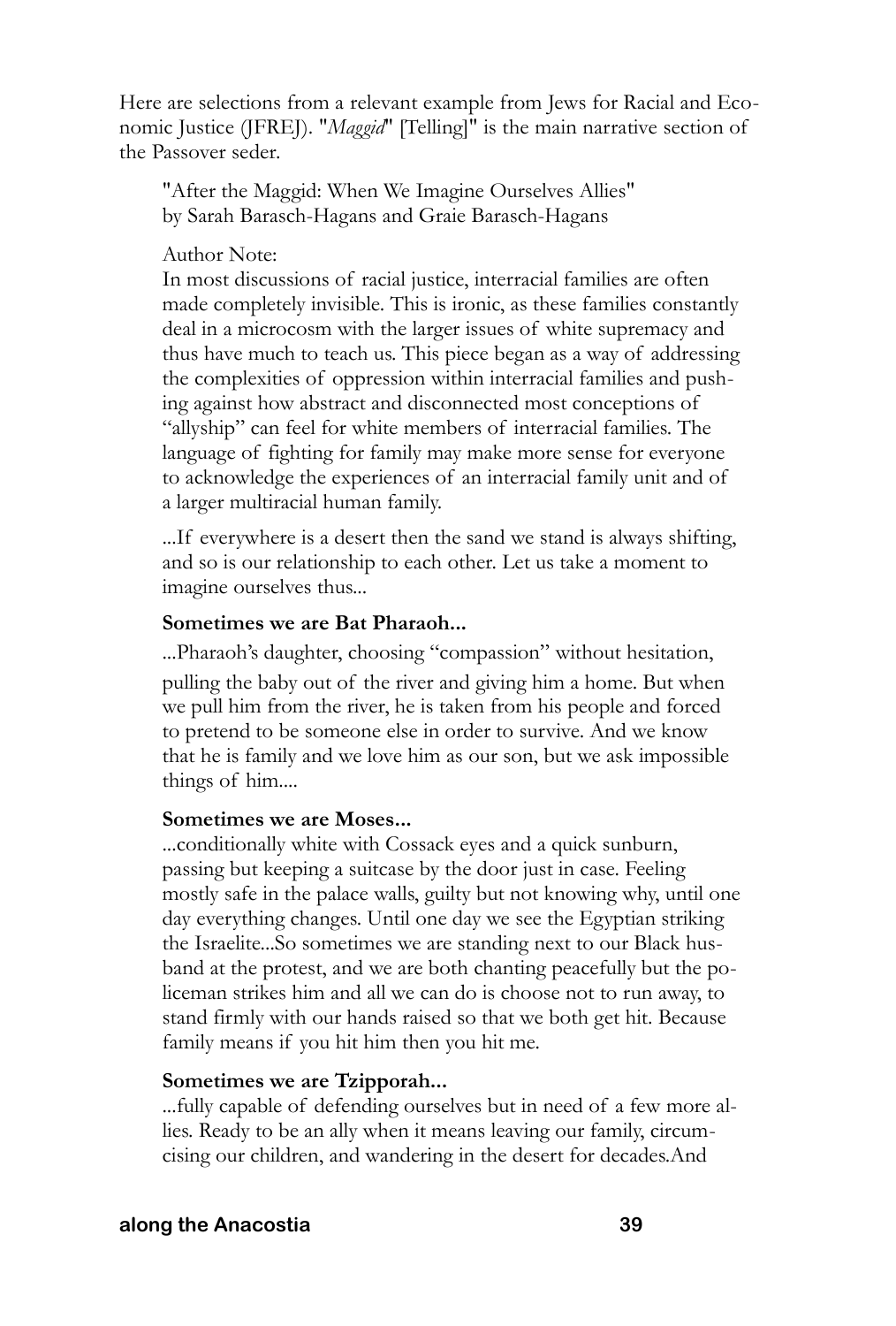some of us are still Tzipporah. Marveling at how quickly you forget this when our children are killed by the police.... -- from *#BLM Haggadah Supplement*, 2016 Download the entire publication and more from jfrej.org

The authors's note also makes the point, one that cannot be emphasized often enough: "The Exodus story is filled with allies and oppressors, with many of the characters inhabiting both roles at different points."

Considering multiple perspectives, all valid, and exploring contradictory realities, all true, is key in collaboration and community building. It is also a traditional way to read Jewish sacred text. This can be confusing for people not used to this way of reading, especially this approach to Bible -- which some of us were taught had "the meaning" we needed a particular sort of teacher to impart.

*The Peoples' Companion to the Bible,* cited above, explains this neatly, using the example of Fortress Press' own "commentary from the respected Hermeneia series" for comparison:

While the Hermeneia commentary page is designed to focus attention on the most accurate determination of "the meaning" of the text that a single scholar can provide, the Rabbinic Bible is designed to draw on a *variety* of voices interpreting a single text. -- p. xxvii, Introduction, *The Peoples' Companion to the Bible*

Throughout *Rereading Exodus,* we will see that Bible passages yield readings focused on individuals and interpersonal relationships, on systemic racism, on anti-Jewishness, on the intersection of those and other forms of oppression, and on many other facets of the text. All those layers are contained within the text. Even if we're discussing which one adheres more closely to the grammar at one point or some other element of the text, or which makes more sense in one particular context, all the layers are there.

That variety is an important tool. And, as with any tool, taking care in its use is essential.

> [ritual questions are out of order here; sorry! For Passover-related reasons, "we counted 6" is linked with "Roundabout and Old Bones" below]

**"The Exodus story is filled with allies and oppressors, with many of the characters inhabiting both roles at different points."**

**--** from *#BLM Haggadah Supplement*, 2016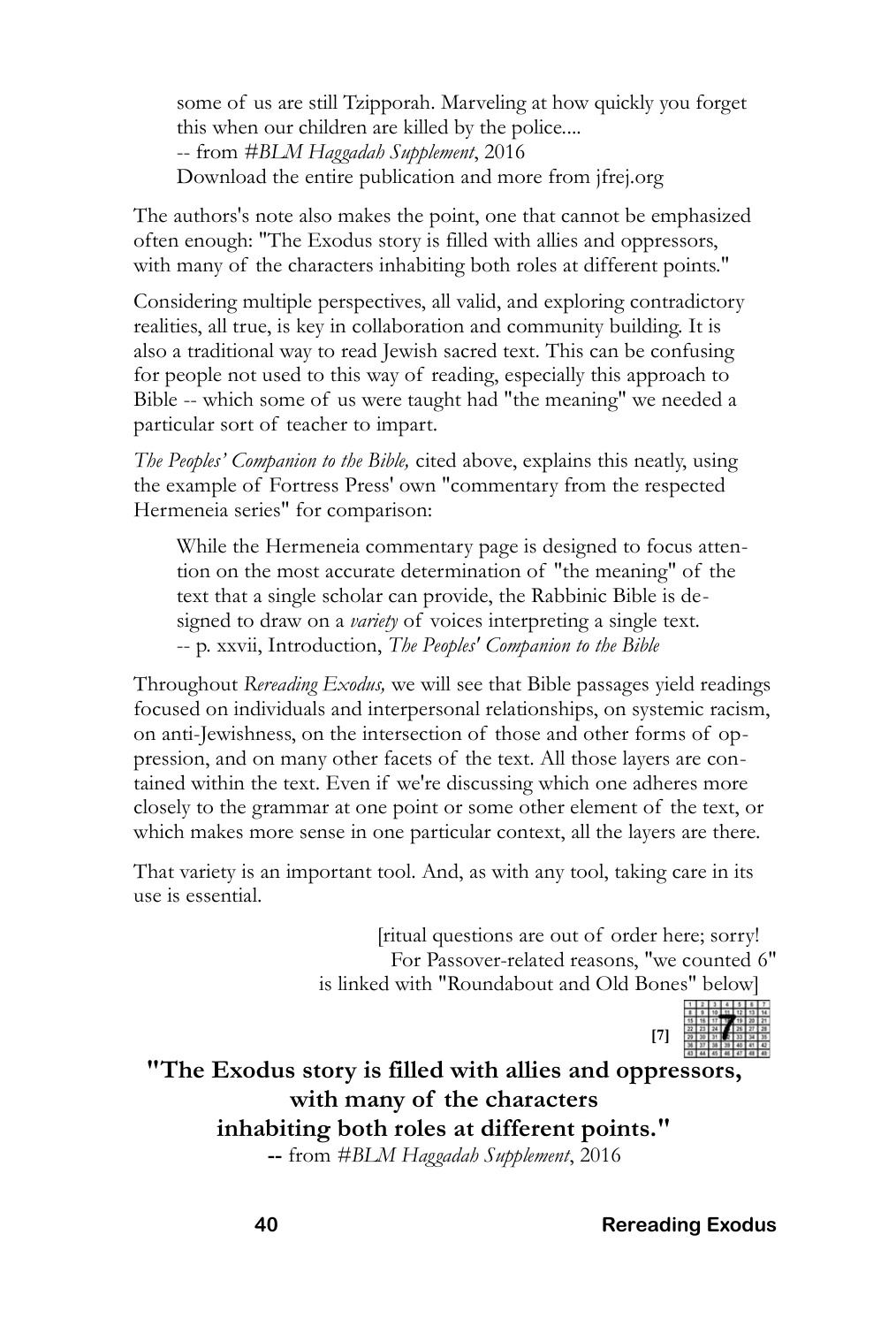## **------------------Some Resources to Explore------------------**

**Ammud** provides Jewish education for Jews of Color, by Jews of Color. Many of their programs are accessible on-line now. As a white Jew, I have not participated directly in Ammud's regular programs, but I have been inspired when their teachers present in the wider world. They also offer an opportunity to stay in touch through their "Ally Circle." Ammud.org

**Drisha** was one of the, if not *the*, earliest places for women to learn advanced classical text. Their offerings have expanded to wider adult Jewish education, and much is now available on-line, including many useful approaches to Exodus. I have learned with Drisha in-person and on-line and highly recommend for the more text-focused among us. Drisha.org

**Jews for Racial and Economic Justice** is based in New York and focuses on local issues but also provides materials, including *#BLM Haggadah Supplement* and other materials of wide use plus programming that supports understanding Jewish text and ritual in a social justice context. jfrej.org/

**Jews in ALL Hues** (JIAH) is an education and advocacy organization supporting Jews of Color and multi-heritage Jews. They aim "to build a future for the Jewish people where intersectional diversity and dignity are normative." Workshops include "Practical Allyship and Liberation," and "The Intersection of Racism, Judaism, and White Supremacy." jewsinallhues.org/

**SVARA**: The Traditionally Radical Yeshiva focuses on Talmud, rather than Bible, and might appear at first glance too advanced or too heavy and maybe too far removed from Exodus. But SVARA is dedicated in everything it does to promoting racial justice and examining oppression and privilege, thereby offering new angles on Exodus themes. They call their style "hardcore, queer, and radically inclusive," and are the most supportive, soulaffirming learning of any kind I've met yet. There are free opportunities to try out their learning and all classes are pay-what-you-can. svara.org

**Tzedek Chicago** is "an intentional Jewish congregation based on core values of justice, equity and solidarity." Torah study, which has been on-line since early in the pandemic, is open to all and draws people from around the world and from many backgrounds. Rabbi Brant Rosen strives to make discussion accessible. The weekly studies are focused on portion of the week, so not necessarily about Exodus all the time; however, issues of equity and community building are constant themes. tzedekchicago.org

**Uri L'Tzedek** is an orthodox Jewish social justice organization. Their resources include Torah teachings in text, webinars, and other resources of use in anti-racism and other Exodus-related work. utzedek.org

**--------------------------------------------------**

**along the Anacostia 41**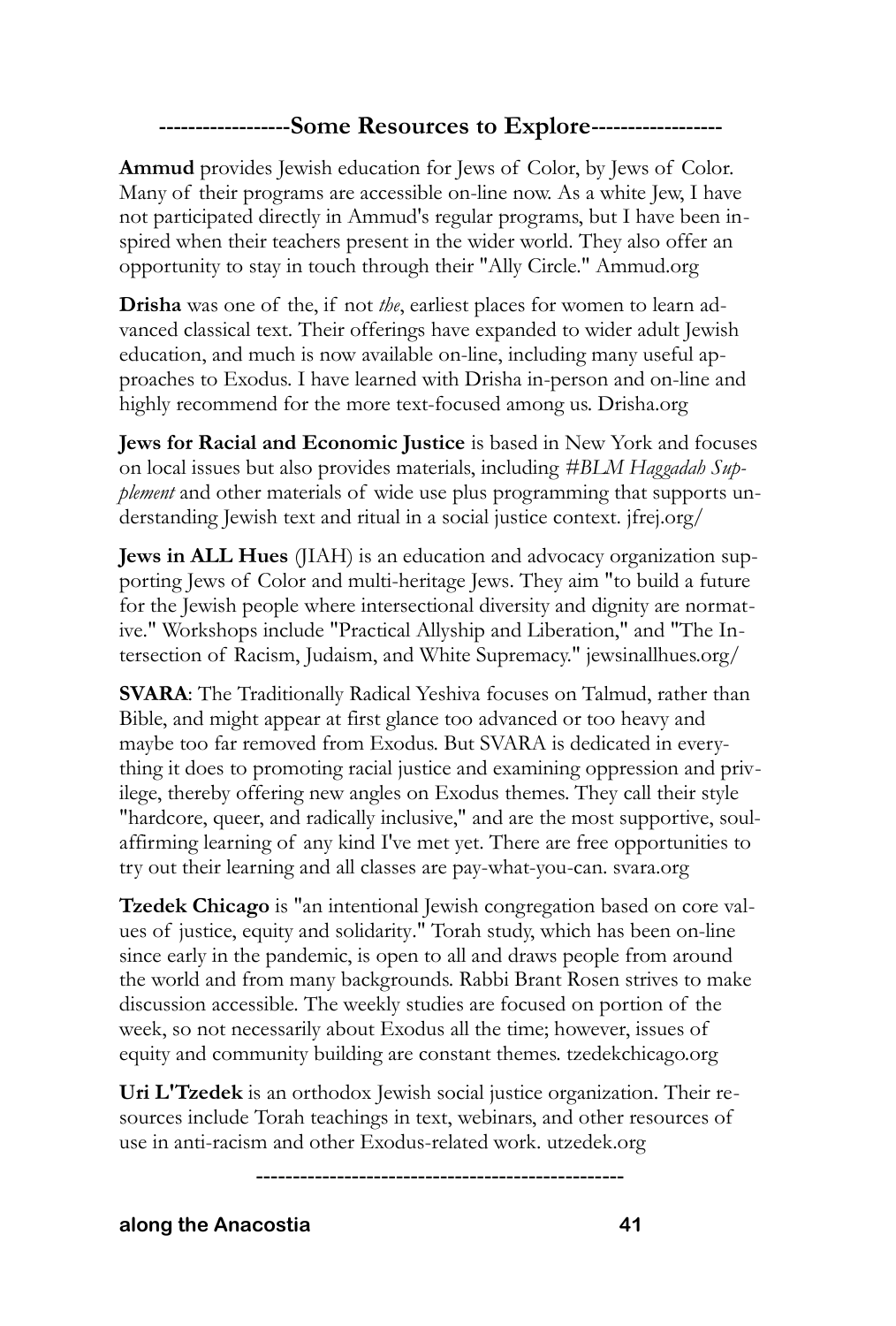## **Who Are We Not?**

Exodus opens with that list of names discussed above, Jacob/*Yisrael* and his eleven sons. The text then adds:

Joseph was in Egypt already. -- Ex 1:5 **[8]**



Joseph is mentioned twice more in the next few verses and then again in Ex 13:9. His role in this saga is pivotal, and -- aware that where we begin is crucial to a story's shape -- knowing a little about Joseph will be important in *Rereading Exodus*.

In his 1974 *Bible Tales with Commentary*, Dick Gregory (*z"l*) provides a summary, excerpted here ("From The ABC's of Slavery"), before he launches his commentary, which is insightful on its own and useful for our purposes, simultaneously dated and way too current.

Gregory begins his commentary with notes on dreamers and dreaming:

Joseph found out it's dangerous to be a dreamer. Just like Joseph's brothers, society today has three ways of dealing with dreamers. Kill the dreamer. Throw the dreamer in jail (the contemporary "cisterns" in our society). Or sell the dreamer into slavery; purchase the dream with foundation grants or government deals, until the dreamer becomes enslaved to controlling financial or governmental interests. Society tries to buy off the dream and lull the dreamer to sleep. It's called a "lull-a-buy." -- *Bible Tales*, p.70

In this 1974 publication, Gregory goes on to say that Dr. Martin Luther King, Jr. "experienced all the ways society tries to deal with dreamers," concluding: "Dreamers can be killed. Dreams live on."

Today, as in 1974, readers of many backgrounds can relate to a system that tries to destroy dreams by attacking dreamers.

It is noteworthy in Gregory's presentation here that MLK is introduced without explicit reference to race; in contrast to elsewhere in the same book, where King's Blackness is highlighted, this passage portrays the leader more generally as a dreamer who treaded in dangerous political territory.

Gregory then shifts to a more racially explicit perspective, suggesting that "maybe Joseph was a Black cat." He continues, regarding Joseph's incarceration and interpretation of dreams for fellow inmates (Gen 40):

The butler in the Joseph story symbolizes America's treatment of Black folks. The butler used Joseph's talent as an interpreter of dreams and he promised to tell Pharaoh about Joseph. As soon as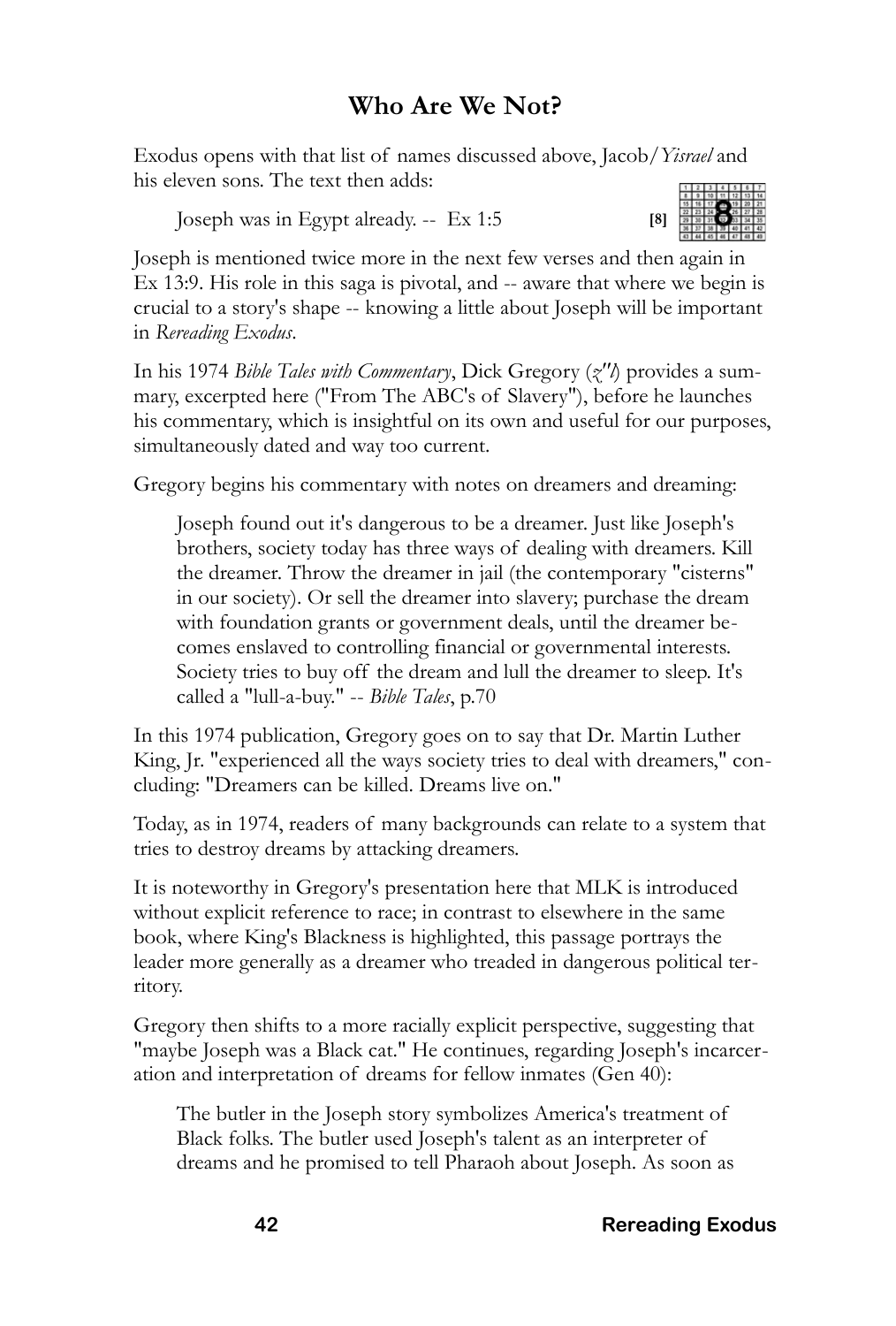the butler got himself comfortably back in Pharaoh's palace, he forgot about his word to Joseph.

America was built on the sweat, toil, and talent of Black folks. But when the work was done and the talent utilized, America quickly forgot its debt to Blacks. Black folks helped lay down the railroad tracks, but they could only work as porters after the trains started running. Black slaves picked the cotton, but the garment industry belonged to white folks. -- *Bible Tales,* p.73

Then, as now, readers outside Black communities can relate to the feeling of being ill-used. But here Gregory specifically references the experience of Black people enslaved in the U.S. and their descendants. Those of us for whom this is not direct experience must recognize what we know and what we don't know.

We might consider the dreamer passage **outside-in**, bringing outside experience to illuminate sacred text, while the butler passage works **inside-out**, bringing sacred text to illuminate the outside world. These forms of Torah overlap, and we can all learn from both. It is crucial for all of us to listen to and try to empathize with views not our own. But these two forms of commentary from Dick Gregory illustrate crucial reminders for Passover and year-round:

- Each generation must see ourselves as though we actually left *Mitzrayim*, but that experience alone does not make us first-hand experts on topics like "America's treatment of Black folks."
- We must carefully distinguish between learning about others' experiences, on the one hand, and mistaking it for our own, on the other.

Dick Gregory (1932-2017, *z"l*) was an author, comedian, civil rights leader, health educator, activist, and mentor. Among his writings, *Dick Gregory's Bible Tales with Commentary* (James R. McGraw, ed. NY: Stein and Day, 1974) is an often neglected treasure.

Gregory was long active in school desegregation and other efforts in Chicago and ran for mayor in 1967. He was later active for decades in the DC area. He was mentor to many, including members of CRD. Gregory supported Kymone Freeman's organizing of Black LuvFest, for example, and founding of We Act Radio, where he was interviewed at length. His six-hour funeral, in Landover, MD, included celebrity tributes, remarks from local and national government figures as well as just a tiny number of the people whose lives he touched.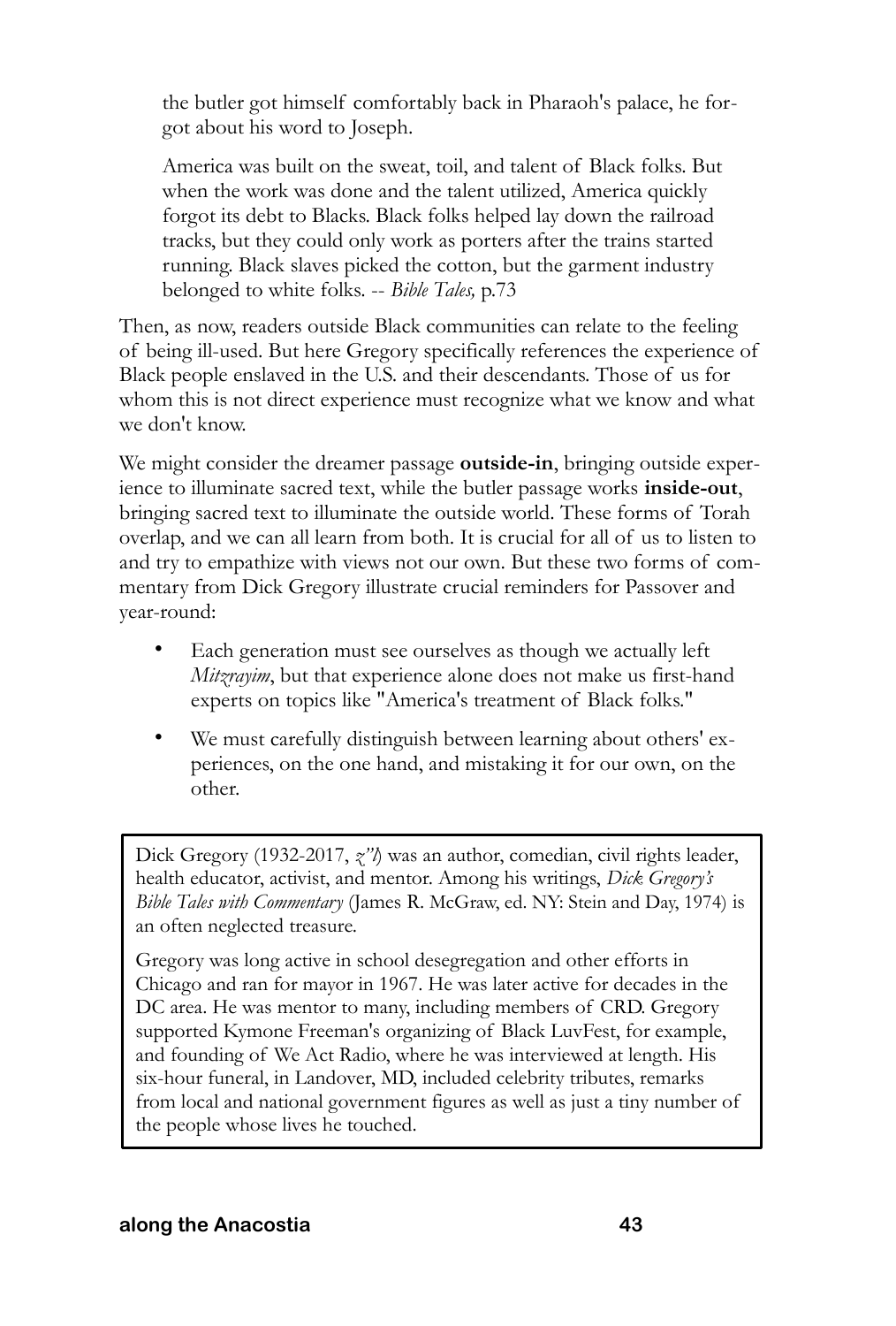## **--------------------------------------------------**

**From "The ABC's of Slavery," Dick Gregory's Bible Tales with Commentary** James R. McGraw, ed. NY: Stein and Day, 1974 (Harper & Row/Perennial Paperback also 1974)

## **"A. Dealing with the Dreamer** (Genesis Chapter 37)**"**

Joseph was one of many brothers and half-brothers. But because Joseph had been born in Jacob's old age, he was the favorite of his father. Jacob was always doing things for Joseph, dressing him up in boss threads and fine vines [1974, remember]. For example, he gave Joseph a long-sleeved coat of many different colors, a style that was really in at the time. [p.63]

Joseph's brothers couldn't stand him. They thought he was a spoiled brat, a tattletale, and Daddy's little pet. Of course, Joseph brought much of the hatred on himself. For example, he just couldn't resist telling his dreams to his brothers....

So they sold Joseph for 20 shekels and the traders took Joseph to Egypt....

...The traders sold Joseph to Potiphar, the captain of Pharaoh's guard. The dreamer was about to start a new career in the court of Pharaoh. But that's another story. [pp.64-65. See also **"B. The Butler, the Baker and the Captain's Wife** (Genesis Chapters 39-40)" not excerpted here.]

## **"C. Feast and Famine (Genesis Chapter 41)"**

...And Joseph was given the second chariot behind Pharaoh, and wherever he rode, people got down on their knees before him. So Joseph did his Charlton Heston bit throughout the land of Egypt.

And Joseph put his conservation program into effect. In every city food from the surrounding fields was stored up....

Then the famine came. There was no food in all the earth, except in the land of Egypt. The people cried out in their hunger to Pharaoh, and Pharaoh said, "Go see Joseph and do whatever he says."...

And Joseph said to Pharaoh one day, "Good business just requires patience. I knew we'd get a good wheat deal if we had sense enough to wait seven years." [p.70. end of Gregory's summary; end of excerpt]

**-------------------------------------------------------------------**

Two additional notes about the biblical Joseph:

1) He is great-grandson of Sarah and Abraham; grandson of

Rebecca and Isaac; and son of Rachel and Jacob/*Yisrael.*

2) As Genesis ends, he arranges for his extended family to settle in

*Mitzrayim*, and as Exodus opens, that clan of 70 re-appears.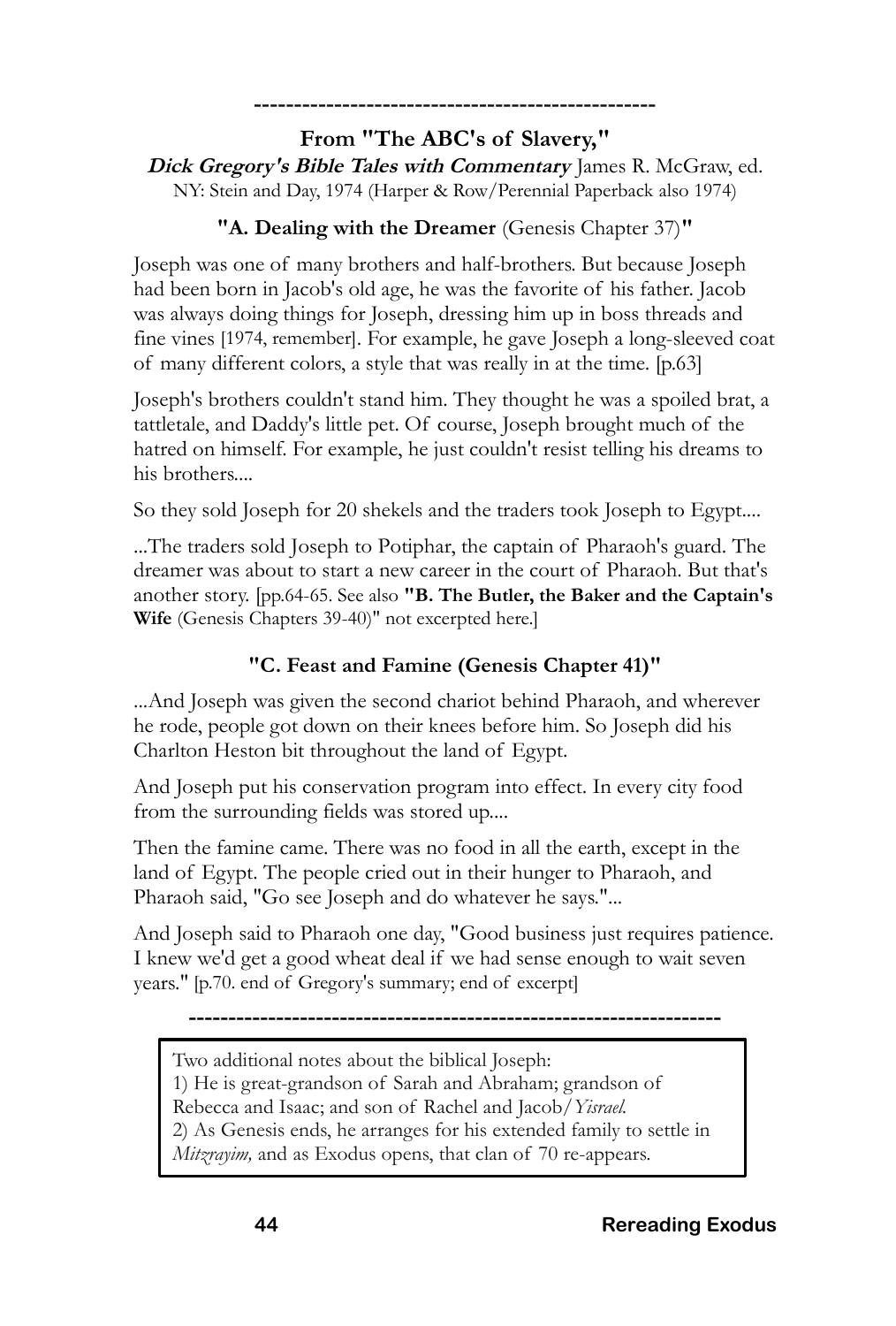





Photos: Left and below: two book covers for *Dick Gregory's Bible Tales*, both 1974 Right: Dick Gregory at Black LuvFest 2017.

Top left: Trade paperback cover, with title, "Dick Gregory's Bible Tales with Commentary" in slight arc over photo of dark-haired Dick Gregory, smiling slightly, dressed in costume of biblical-looking robe with scroll in his left hand. Below left: Mass market paperback cover with title superimposed on image of Gregory, posing as Moses atop a mountain with two stone tablets in arm.

Right: Silver-haired Gregory (looking, at 85, very like his picture at 42, excepting the gray hair) in tan summer suit, tie, and light-colored shirt, squinting into the sun, alone in front of a small crowd interacting among display stalls; between Gregory and the festival are two large cement planters filled with bedraggled plants.

NOTE: *Dick Gregory's Bible Tales with Commentary* was written a long time ago. Parts of it are outdated in cute, nostalgic ways, like the reference to how we'd only have three commandments if Rose Mary Woods had been in charge.... Duck-Duck-Go it if need be (or use a search engine that tracks your movements and sells them to marketers, if that's your preference).... Parts of it show its age in ways in that just remind us how long ago the 1970s are. But it still has power, some of which comes from the fact that it was written so long ago, and some of which comes from Gregory's perception and wit. However, the book has been out of print for decades. Stein and Day are long gone. I am looking into possibilities for having it re-published and would love to hear from anyone with thoughts on this.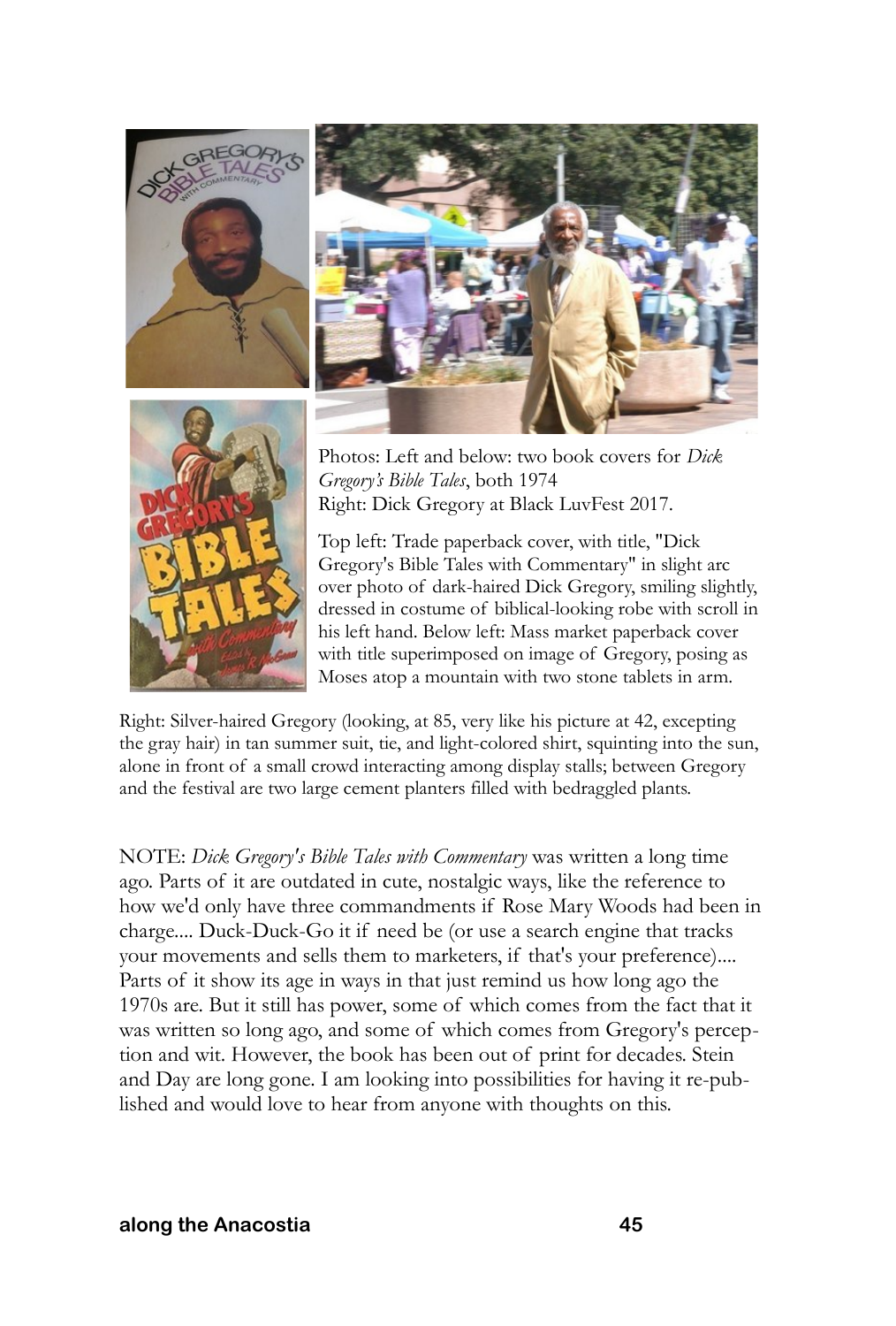## **Roundabout and Old Bones**

The previous section took us back to the Joseph story in Genesis, an essential precursor leading to the Exodus story. Here, we continue to orient ourselves for the journey, with a jump ahead: past 13 chapters of drama, to what is sometimes understood as "the Exodus," the point when the *Yisraelites* finally leave *Mitzrayim* and then cross the Sea of Reeds.

Getting out is a goal for the first 13 chapters of Exodus and then a climax in the story. The triumphant moment appears in the Torah portion called "*Beshalach*" (Exodus 13:17-17:16), including the Song of the Sea sung by grateful *Yisrael-ites* after they escape Pharaoh's army*...*

*....*In *The Prince of Egypt*, I'm told, the Song occurs before they get through the sea; not sure if/how that changes experience of the moment - worth considering for those for whom that movie is part of their vision here....

The triumphant moment of the Exodus -- the fact that it's always at least one of the end-points for this drama - sometimes overshadows the complexities of the story. This can fool us into thinking we're freer than we are. It can also hinder us from noticing some useful things

The Song of the Sea has long been part of Jewish liturgy, as have psalms that celebrate coming out of *Mitzrayim* (Psalms 113-118, "Egyptian Hallel"). Celebratory Exodus themes are part of many other moments in the daily, Shabbat and Festival prayers, as well as Passover. But these triumphal elements have also long raised conflict.

Jewish tradition has always included the bitter along with the sweet and asked us to recognize painful parts of the Exodus story – for example, the ritual removing of wine from our Passover cup for each of the ten plagues. For many Jews, however, this is not enough. See, e.g., *Siddur Dvar Hadash* and "Red Sea," quoted in the Introduction. But change leads through conflict...

about the text. The portion "*Beshalach*" (see box) opens with noteworthy complexities. [Again, ritual questions are out of order here; sorry!] **[6]**

## **Change of Heart, Old Promises**

First, the *Yisrael-ites* are sent on a roundabout route, to avoid a "change of heart." Seeking to avoid war is a worthy motive. But the text here suggests that the People are being sent on a roundabout way because they might fear conflict: The verb translated as "change of heart" [nachum, כחם] also means "comfort." So, there is a strong sense that this particular leadership decision is about seeking comfort over facing even potential conflict (Ex 13:17-18 -- see box).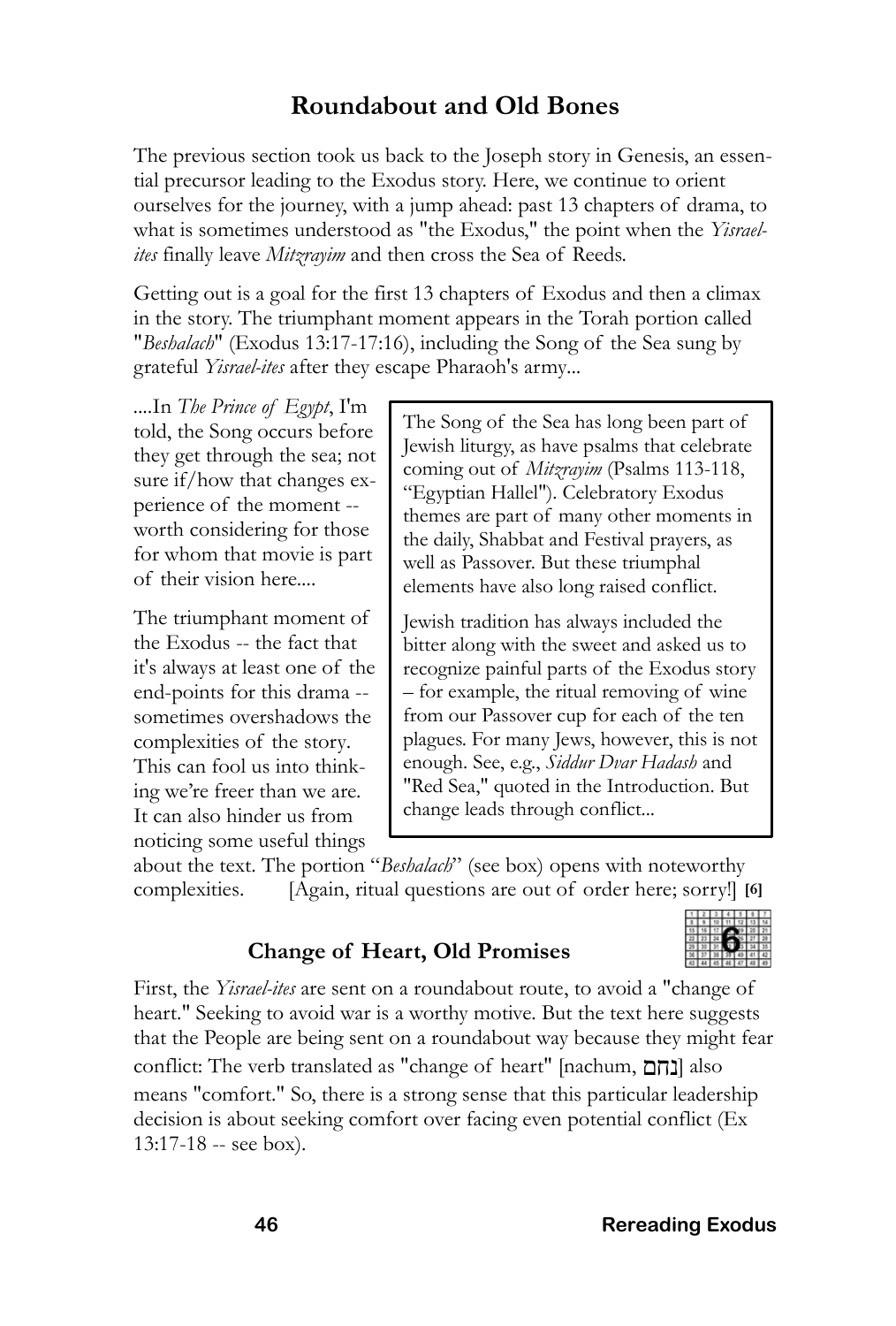## **from Beshalach**

When Pharaoh sent the people out, God did not lead them [*v'lo-nacham*] by the coastal/Philistine route, although it was nearer, for God said: "Lest the people may have a change of heart [*pen yinnachem*] when they see war, and return to Egypt." So God led the people roundabout, by wilderness route, at the Sea of Reeds... And Moses took the bones of Joseph with him; for he had extracted a vow from the Children of *Yisrael*, saying: "God will surely remember you; and you shall carry up my bones away with you." -- Exodus 13:17-19

Then we're told that the *Yisrael-ites* are carting along old bones. This is to honor a vow made generations earlier, back when the old Pharaoh still knew Joseph (Gen 50:24-26 and Ex 1:8, Ex 13:19).

In regard to this promise, there are commentaries from many perspectives. Some of the most ancient look at ritual concerns; while beyond the scope of this book, it is worth noting that questions around respectful treatment of the dead are age-old concerns from many traditions.

R' Nachman of Breslov (1772-1810 CE, Ukraine) teaches that carrying Joseph's bones can be understood as Moses, "the aspect of the mind," being bound to Joseph "the aspect of the *tzaddik* [untranslated in Breslov Institute's English]*.*" Although *tzaddik* can be translated as "virtuous" or "just," it also means "to be clear." So, carrying Joseph's bones is binding clarity to mind. (*Likutei Moharan.* 211:1)

One symbolic approach links Joseph with a quality the *Yisrael-ites* need for this trip. R' Nachman (see left) has a specific quality in mind. But, as we learn more about the biblical Joseph, we can also ponder if/how he exemplifies a quality the People need here and what that quality might be.

Sforno (16th Century, Italy; see above) again offers us political practicalities:

...any obligation undertaken communally must be honoured by the leader of that community when the time and opportunity presents itself to discharge that obligation (Eliyahu Munk trans. via Sefaria).

This raises many questions, including: What does it mean for a community to be obligated? How does that come about, and how is it discharged? What do we owe leaders, or other community members, of the past?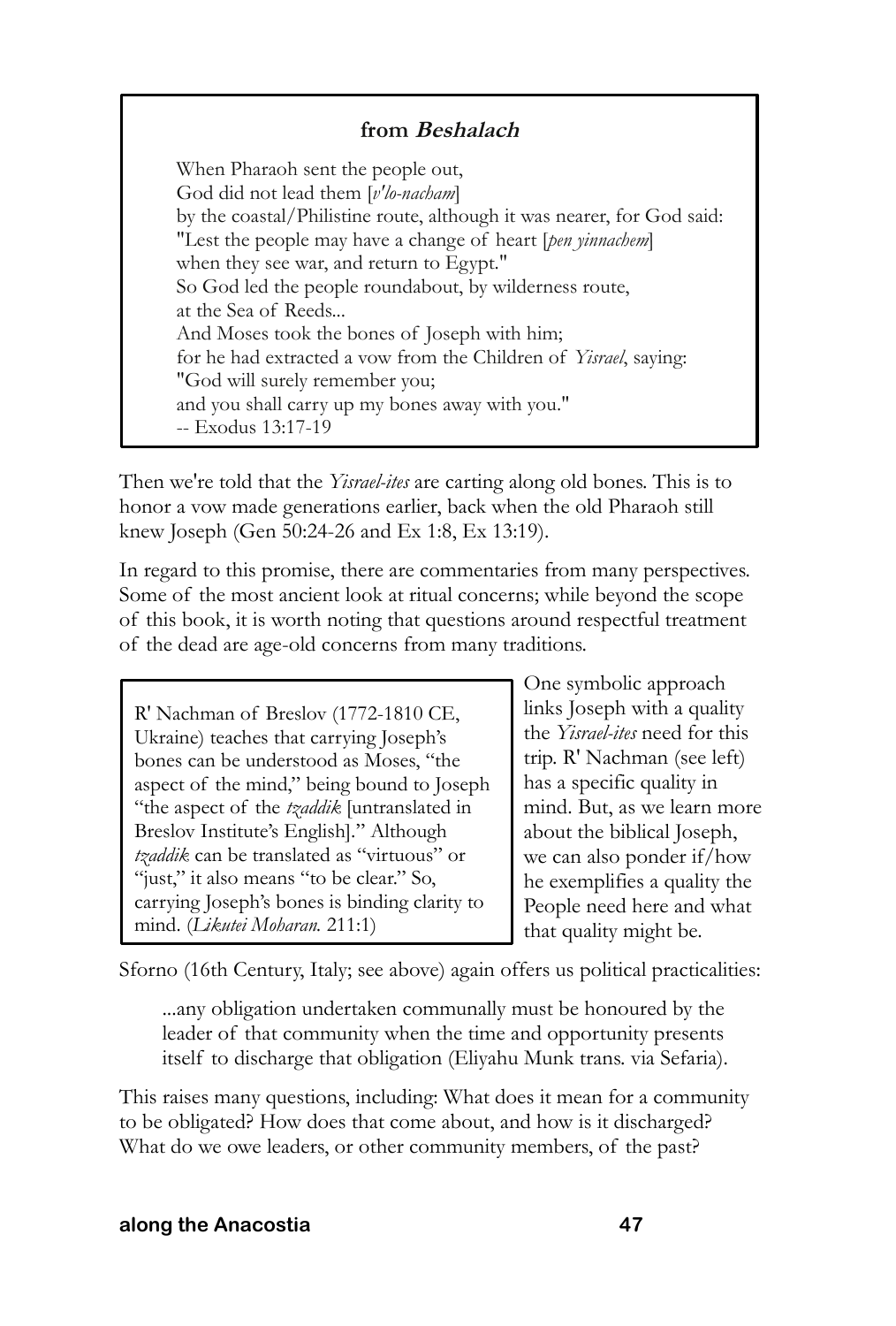## **Liberation and Conflict**

Finally, as if to underscore the illusory nature of liberation, the *Yisrael-ites*  are sent out of the Narrow Place and meant to believe escape is at hand. But, they are again trapped, with *Mitzrayim*'s army behind and the Sea of Reeds ahead (Ex 14; not quoted here).

The Bible story continues with God helping Moses to part the waters, the escaping People marching "into the sea on dry ground," the sea "coming back upon" the pursuing chariots and riders, and, finally, the *Yisrael-ites*  emerging on the other side with Pharaoh no longer a threat.

Hurston describes events this way:

"Well, he's got the great big sea over him, and I reckon that's big enough to suit anybody."

They made a song on that and danced it off. A man with a good voice got out in the center of the ring and sang.

"Old Pharaoh's dead!"

And the chorus answered, "How did he die?"

And the solo man went to dancing and said: "Well, he died like this!" and he dance that off. Then he sang another part and everybody went on dancing and shouting.

"Oh, he died in his chariot and he died in the sea And he wouldn't have died at all if he let us be."

They sang that over and over and danced on it until they got tired. Then Miriam took the cymbal and some more women went behind her and they went all over the camp singing...

-- Hurston, *Moses*, p.193-194 (see also Exodus 15:1-20)

The Exodus story itself is calling us to consider how we deal with conflict and the fear of it:

How often have those not actively suffering from oppression been the ones to decide what the times will bear?

How many times, over how many centuries, have those seeking justice heard, from in their own communities and beyond --

"Now is not the time..." "You're too young to know" and/or "You're too old to understand." "Be patient. That's what works in the end." "You'll get us all killed." "We are better off with the devil we know."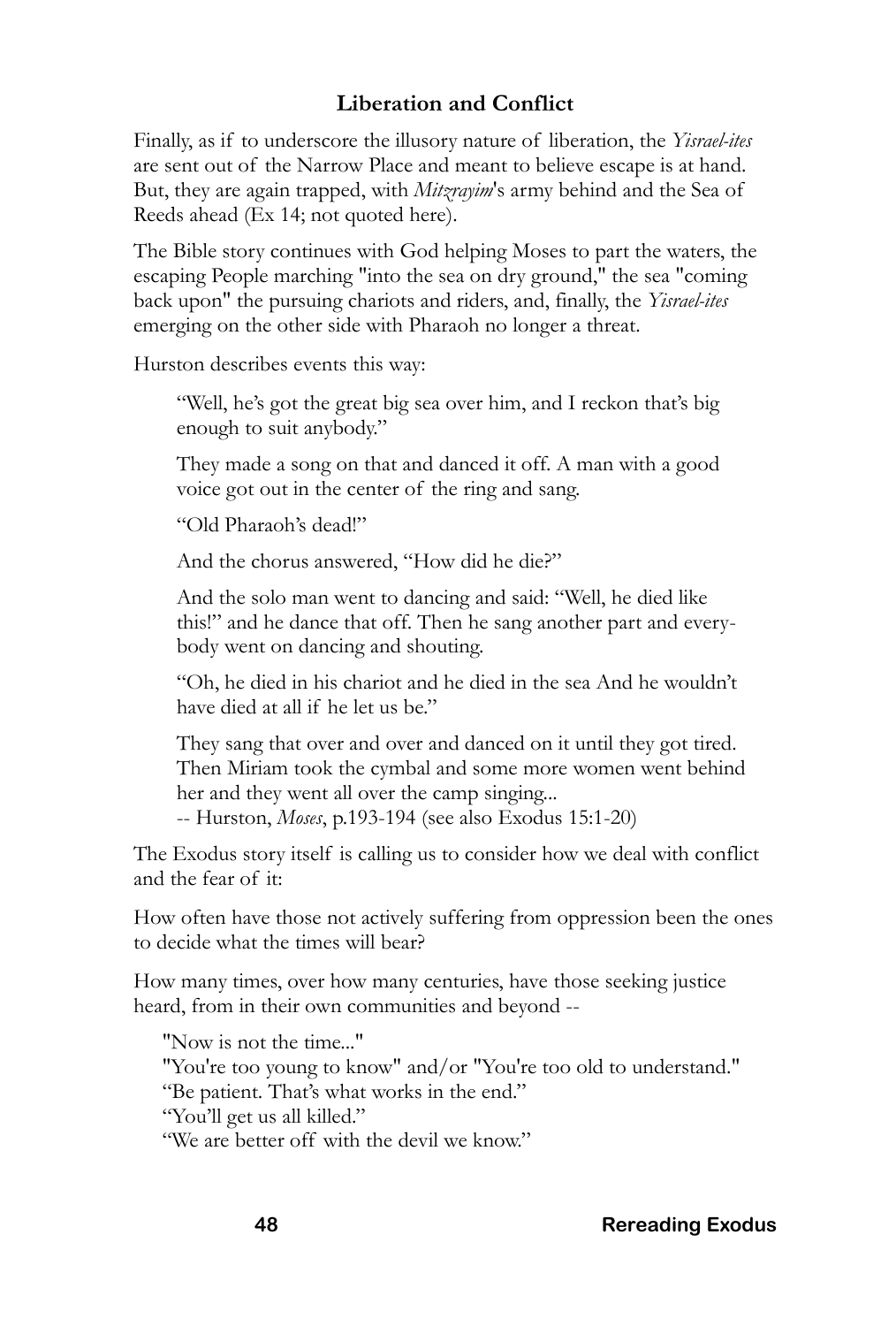Have we learned more about approaching conflict that to help us this time?

And what about these old bones?

Are we honoring ancestors by carrying them? Or are we tied to older visions and promises that are holding us back, might even shame those same ancestors?

**What does it mean for a community to be obligated? How does that come about, and how is it discharged? What do we owe leaders, or other community members, of the past?**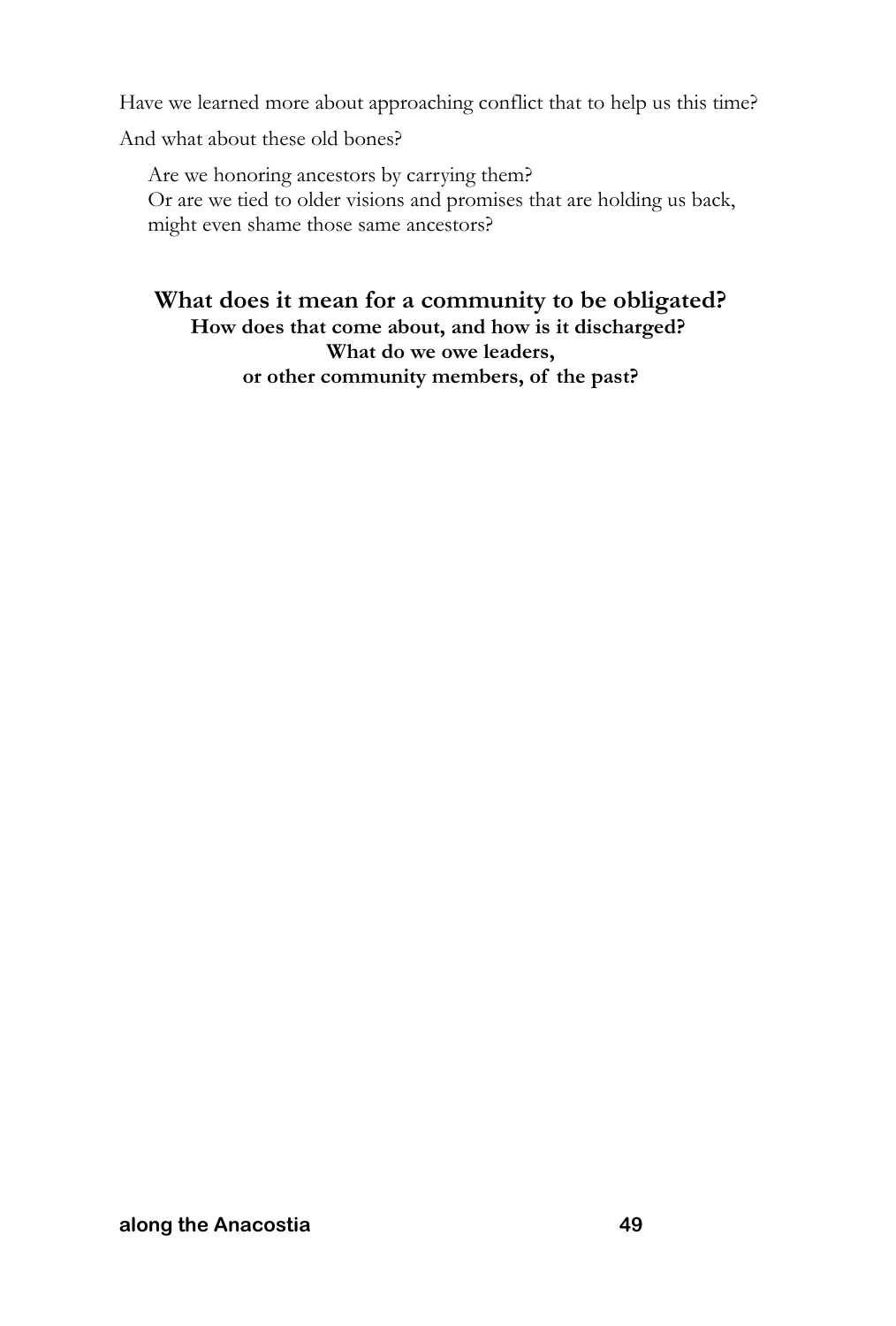#### **We counted 6.**

**Are those not actively suffering** from oppression allowed to decide what the times will bear in terms of community change? How can this reality be highlighted so as to encourage a change of perspective?

**Have you heard these themes** directed at you or others?

"You're too young to know" and/or "You're too old to understand." "Now is not the time...Be patient." or "You'll get us all killed."

"We are better off with the devil we know."

What kinds of responses have been tried? What might work better?

**And what about** these old bones? Are we honoring ancestors by carrying them? Or are we tied to older visions and promises that are holding us back, might even shame those same ancestors? What does it mean for a community to be obligated? at all? What do we owe leaders, other community members, or vows of the past?

## **[Intention, Blessing, Count]**

הַ יֹּוֹם שְׁבָעָה יַמִים שֱהֶם שֲבוּעֲ אֶחֲד לָעֹמֶר Hayom shivah yamim shehem shavua echad la-omer. Today is seven days which is one week of the Omer.

**-----------------------------------------**

## **We counted 7.**

**How are we, like the midwives** at the start of the story (Ex 1:15-21), attempting to stand up to power and for life?

**How are we, like Moses** (Ex 2ff), struggling with identity -- raised in one household and culture but connected in many ways to another?

**How are we, like Pharaoh** (Ex 1ff), impatient with the past and fearful of the future, ready to knock down anyone or anything that threatens those we believe we must protect?

**As Yisrael-ites or Mitzrayim-ites,** what assumptions and experiences form our views?

**Can we learn to hold** more than one point of view at the same time or in conversation with one another?

#### **[Intention, Blessing, Count]**

הַיּוֹם שְׁמוֹנָה יָמִים שֶׁהֵם שָׁבוּעַ אֶחָד וְיוֹם אֶחֶד לָעֹמֶר<br>Hayom sh'monah yamim shehem shavua echad v'yom echad la-omer. Today is eight days, which is one week and one day of the Omer. **-----------------------------------------**

**along the Anacostia** 169